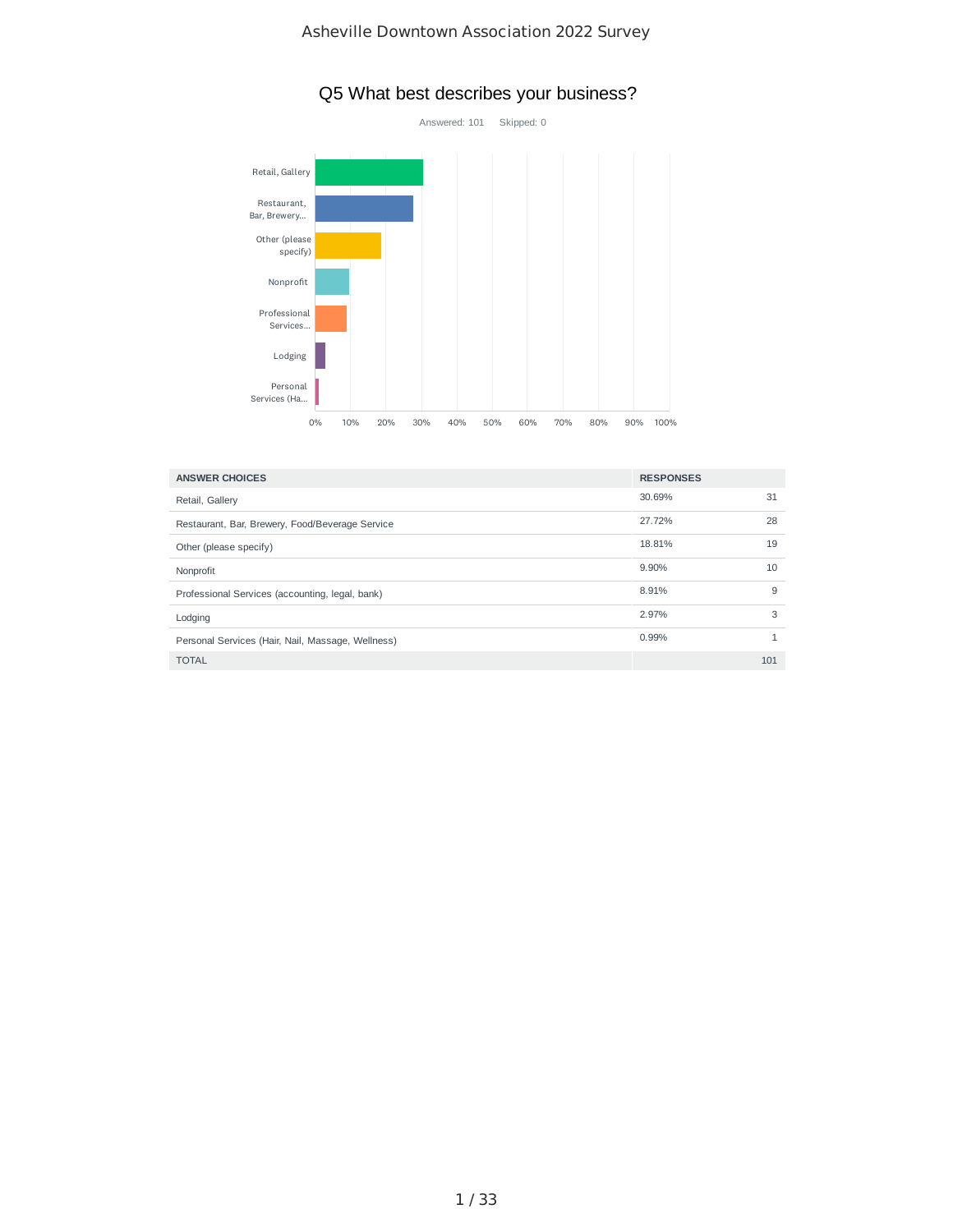#### Q6 Is the business primarily owned by people who identify with any of the following groups?



| <b>ANSWER CHOICES</b>                        | <b>RESPONSES</b> |    |
|----------------------------------------------|------------------|----|
| BIPOC: Black, Indigenous and People of Color | 3.96%            | 4  |
| Veteran                                      | 3.96%            | 4  |
| LGBTQ+                                       | 4.95%            | 5  |
| Female                                       | 40.59%           | 41 |
| Not Applicable                               | 51.49%           | 52 |
| Total Respondents: 101                       |                  |    |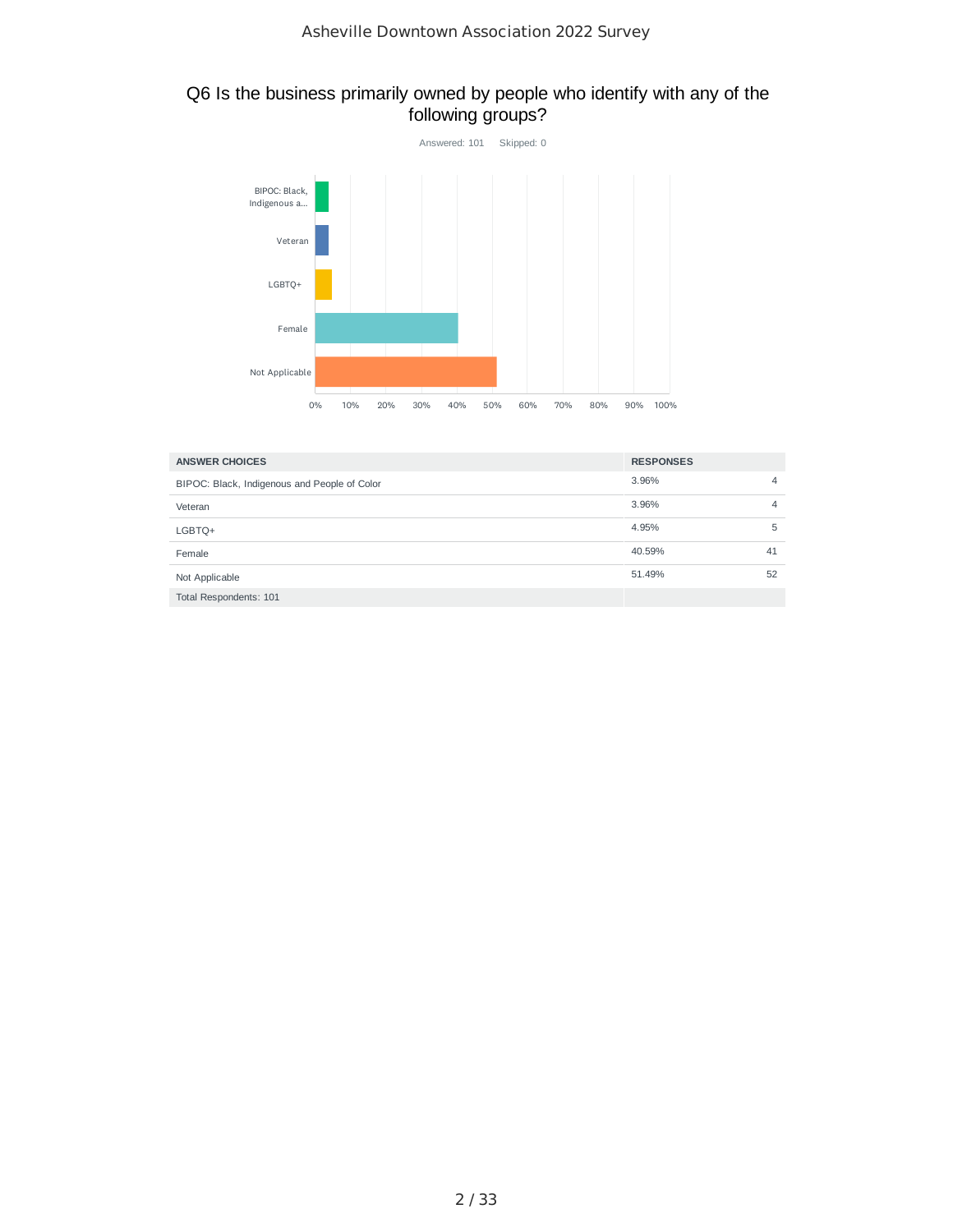

## Q7 What is your position in the business?

| <b>ANSWER CHOICES</b>  | <b>RESPONSES</b> |     |
|------------------------|------------------|-----|
| Employee               | 3.96%            | 4   |
| Other (please specify) | 8.91%            | 9   |
| Manager                | 28.71%           | 29  |
| Owner, part or full    | 58.42%           | 59  |
| <b>TOTAL</b>           |                  | 101 |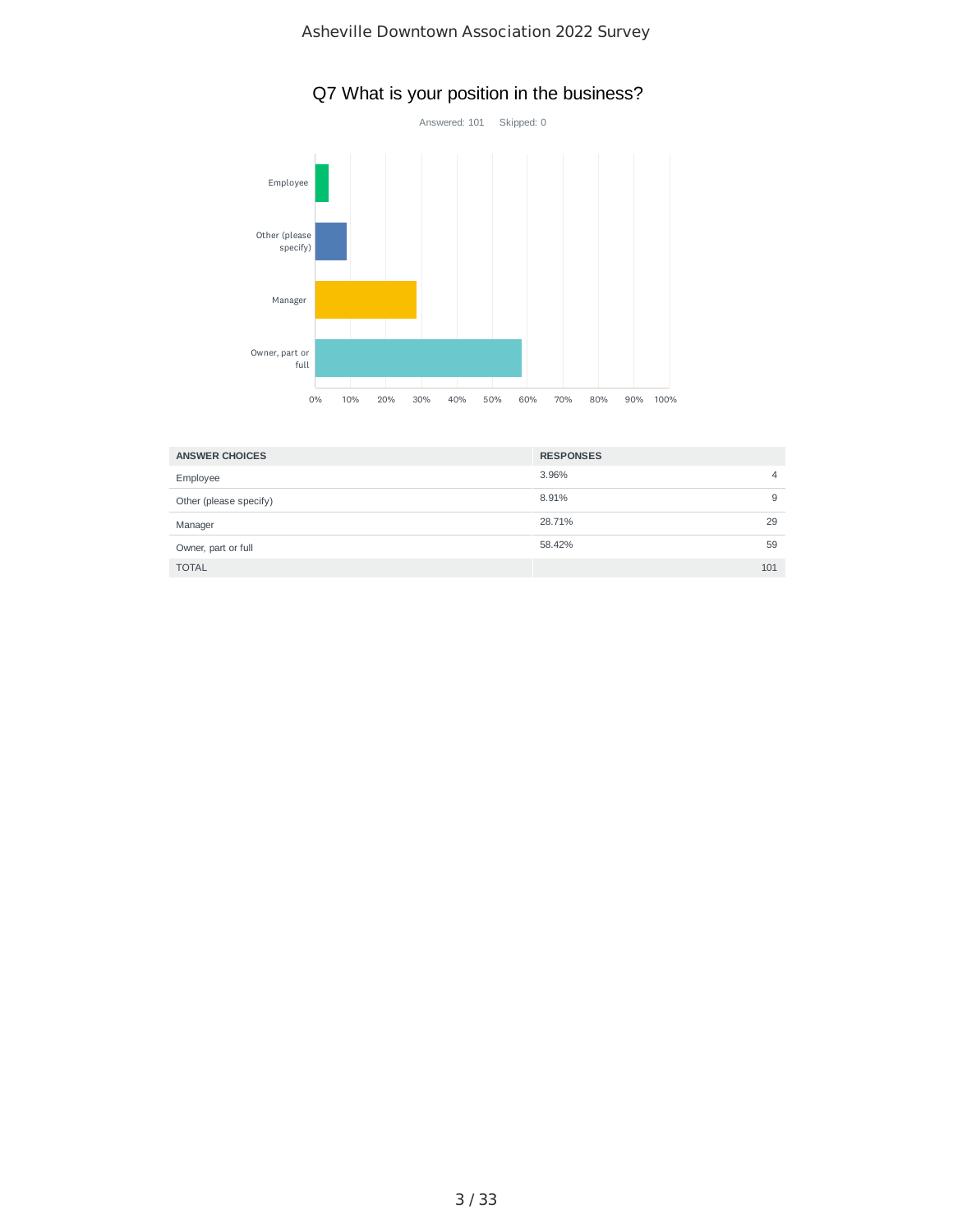## Q9 Are you a member of the Asheville Downtown Association?



| <b>ANSWER CHOICES</b> | <b>RESPONSES</b> |
|-----------------------|------------------|
| Yes                   | 68.32%<br>69     |
| <b>No</b>             | 16.83%<br>17     |
| Not sure              | 14.85%<br>15     |
| <b>TOTAL</b>          | 101              |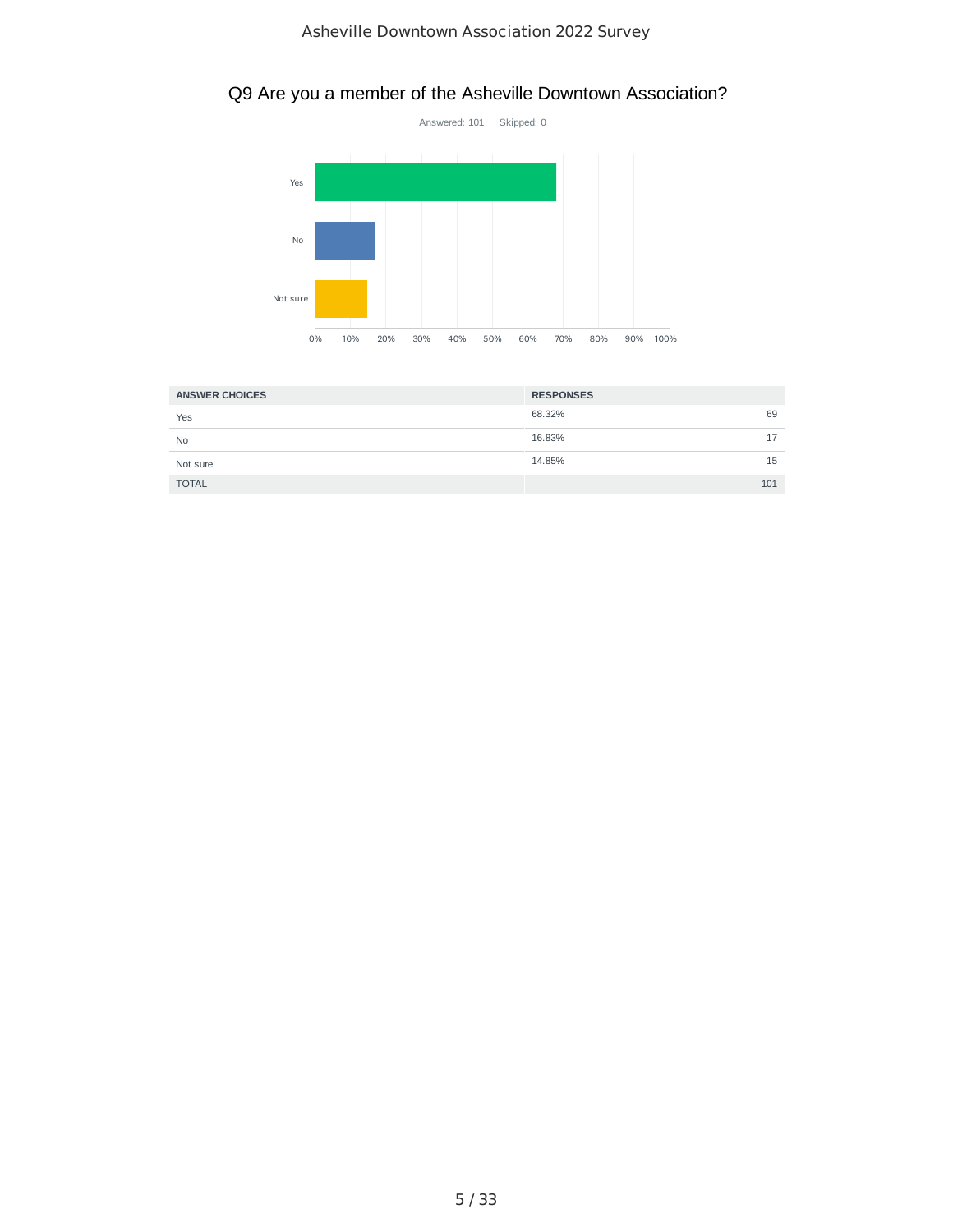#### Q10 What Asheville Downtown Association membership benefits would you like to see enhanced?



| <b>ANSWER CHOICES</b>                            | <b>RESPONSES</b> |     |
|--------------------------------------------------|------------------|-----|
| More advocacy for downtown business needs        | 65.35%           | 66  |
| More marketing of downtown and member businesses | 12.87%           | 13  |
| More social media cross promotion of members     | 8.91%            | 9   |
| Other (please specify)                           | 6.93%            |     |
| More member networking events                    | 5.94%            | 6   |
| <b>TOTAL</b>                                     |                  | 101 |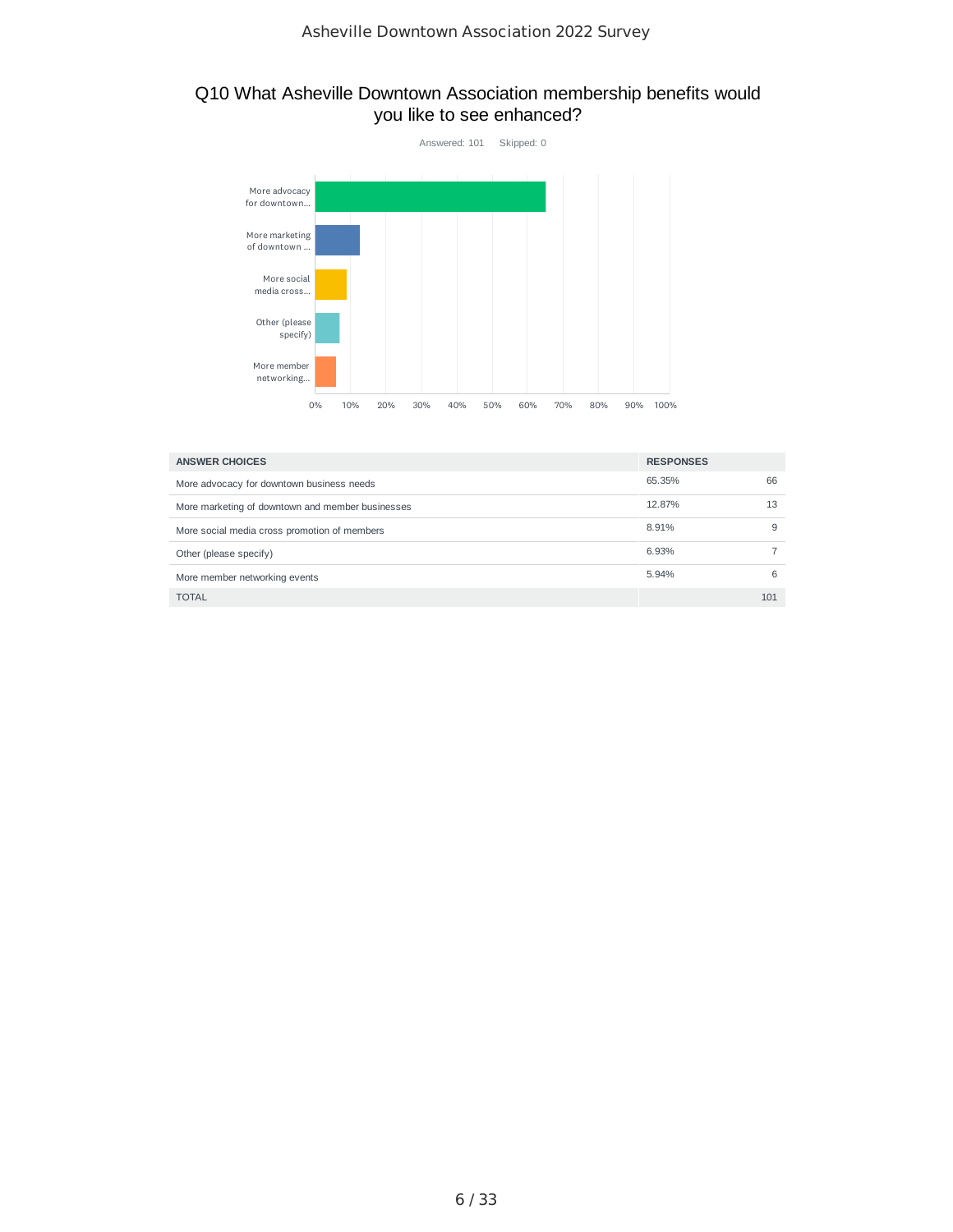#### Q13 Please rank the following services for Downtown Asheville with your top answer being the most important

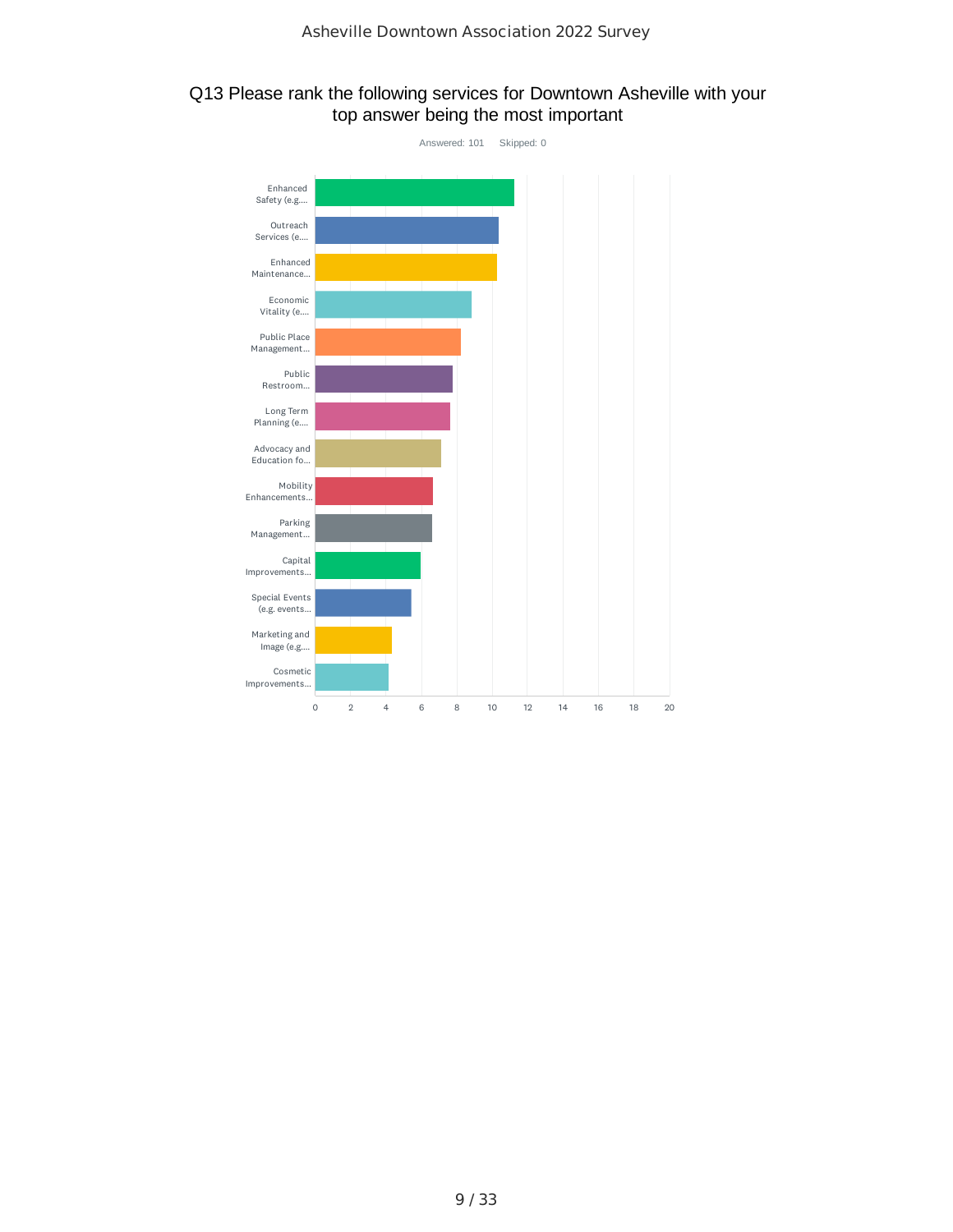|                                                                                                                                                                       | $\mathbf 1$             | $\overline{2}$          | $\mathsf 3$             | $\overline{4}$          | 5              | 6                       | $\overline{7}$ | 8                       | 9                       | 10                    | 11                      | 12                   | 13                      | 14 |
|-----------------------------------------------------------------------------------------------------------------------------------------------------------------------|-------------------------|-------------------------|-------------------------|-------------------------|----------------|-------------------------|----------------|-------------------------|-------------------------|-----------------------|-------------------------|----------------------|-------------------------|----|
| Enhanced<br>Safety (e.g.<br>address<br>disruptive<br>behaviors,<br>engagement<br>with people<br>who use<br>downtown)                                                  | 22.77%<br>23            | 24.75%<br>25            | 11.88%<br>12            | 13.86%<br>14            | 3.96%<br>4     | 6.93%<br>$\overline{7}$ | 5.94%<br>6     | 1.98%<br>$\overline{c}$ | 2.97%<br>3              | 0.00%<br>0            | 0.99%<br>$1\,$          | 0.00%<br>$\mathbf 0$ | 0.99%<br>$\mathbf{1}$   | 2. |
| Outreach<br>Services (e.g.<br>additional<br>support for<br>populations<br>experiencing<br>homelessness<br>and those with<br>mental health<br>or addiction<br>issues)  | 29.70%<br>30            | 16.83%<br>17            | 6.93%<br>$\overline{7}$ | 8.91%<br>9              | 5.94%<br>$6\,$ | 5.94%<br>6              | 5.94%<br>6     | 2.97%<br>3              | 1.98%<br>$\overline{c}$ | 0.99%<br>$\mathbf{1}$ | 0.99%<br>$1\,$          | 3.96%<br>4           | 1.98%<br>$\overline{c}$ | 6. |
| Enhanced<br>Maintenance<br>(e.g. sidewalk<br>pressure<br>washing,<br>increased<br>trash pickup,<br>maintain<br>landscaped<br>areas)                                   | 9.90%<br>10             | 16.83%<br>17            | 20.79%<br>21            | 12.87%<br>13            | 10.89%<br>11   | 5.94%<br>$\,$ 6         | 2.97%<br>3     | 5.94%<br>$6\,$          | 4.95%<br>5              | 0.00%<br>$\mathsf 0$  | 1.98%<br>$\overline{c}$ | 2.97%<br>3           | 2.97%<br>3              | 0. |
| Economic<br>Vitality (e.g.<br>support local<br>businesses;<br>incentivize<br>new<br>businesses)                                                                       | 9.90%<br>10             | 7.92%<br>8              | 7.92%<br>8              | 8.91%<br>$9$            | 12.87%<br>13   | 8.91%<br>9              | 10.89%<br>11   | 10.89%<br>11            | 2.97%<br>3              | 4.95%<br>5            | 3.96%<br>$\overline{4}$ | 3.96%<br>4           | 2.97%<br>3              | 2. |
| Public Place<br>Management<br>(e.g. enhanced<br>maintenance<br>and activation<br>of public<br>spaces, make<br>spaces more<br>inviting)                                | 0.00%<br>$\mathsf 0$    | 1.98%<br>$\overline{c}$ | 8.91%<br>9              | 14.85%<br>15            | 13.86%<br>14   | 6.93%<br>$\overline{7}$ | 12.87%<br>13   | 17.82%<br>18            | 9.90%<br>10             | 4.95%<br>5            | 1.98%<br>2              | 0.00%<br>0           | 4.95%<br>5              | 0. |
| Public<br>Restroom<br><b>Facilities</b><br>(permanent<br>24/7 access in<br>downtown)                                                                                  | 10.89%<br>11            | 4.95%<br>5              | 9.90%<br>10             | 8.91%<br>9              | 3.96%<br>4     | 11.88%<br>12            | 5.94%<br>6     | 4.95%<br>5              | 1.98%<br>2              | 3.96%<br>4            | 11.88%<br>12            | 5.94%<br>6           | 6.93%<br>7              | 7. |
| Long Term<br>Planning (e.g.<br>big picture<br>ideas and<br>vision for<br>downtown)                                                                                    | 0.99%<br>$1\,$          | 2.97%<br>3              | 7.92%<br>8              | 4.95%<br>5              | 14.85%<br>15   | 13.86%<br>14            | 9.90%<br>10    | 3.96%<br>4              | 14.85%<br>15            | 10.89%<br>11          | 5.94%<br>6              | 3.96%<br>4           | 1.98%<br>$\overline{c}$ | 2. |
| Advocacy and<br>Education for<br>issues<br>impacting<br>downtown (e.g.<br>need for<br>affordable<br>housing,<br>diversity in<br>development,<br>improved<br>services) | 3.96%<br>4              | 7.92%<br>8              | 6.93%<br>$\overline{7}$ | 2.97%<br>3              | 10.89%<br>11   | 2.97%<br>3              | 8.91%<br>9     | 5.94%<br>6              | 9.90%<br>10             | 9.90%<br>10           | 7.92%<br>8              | 8.91%<br>9           | 7.92%<br>8              | 4. |
| Mobility<br>Enhancements<br>(e.g. bike<br>parking and<br>lanes;<br>employee<br>transit<br>incentives;<br>other<br>strategies to<br>encourage<br>alternatives to       | 1.98%<br>$\overline{c}$ | 2.97%<br>3              | 5.94%<br>$6\,$          | 6.93%<br>$\overline{7}$ | 4.95%<br>5     | 9.90%<br>10             | 8.91%<br>9     | 7.92%<br>8              | 10.89%<br>11            | 7.92%<br>8            | 10.89%<br>11            | 5.94%<br>6           | 9.90%<br>10             | 4. |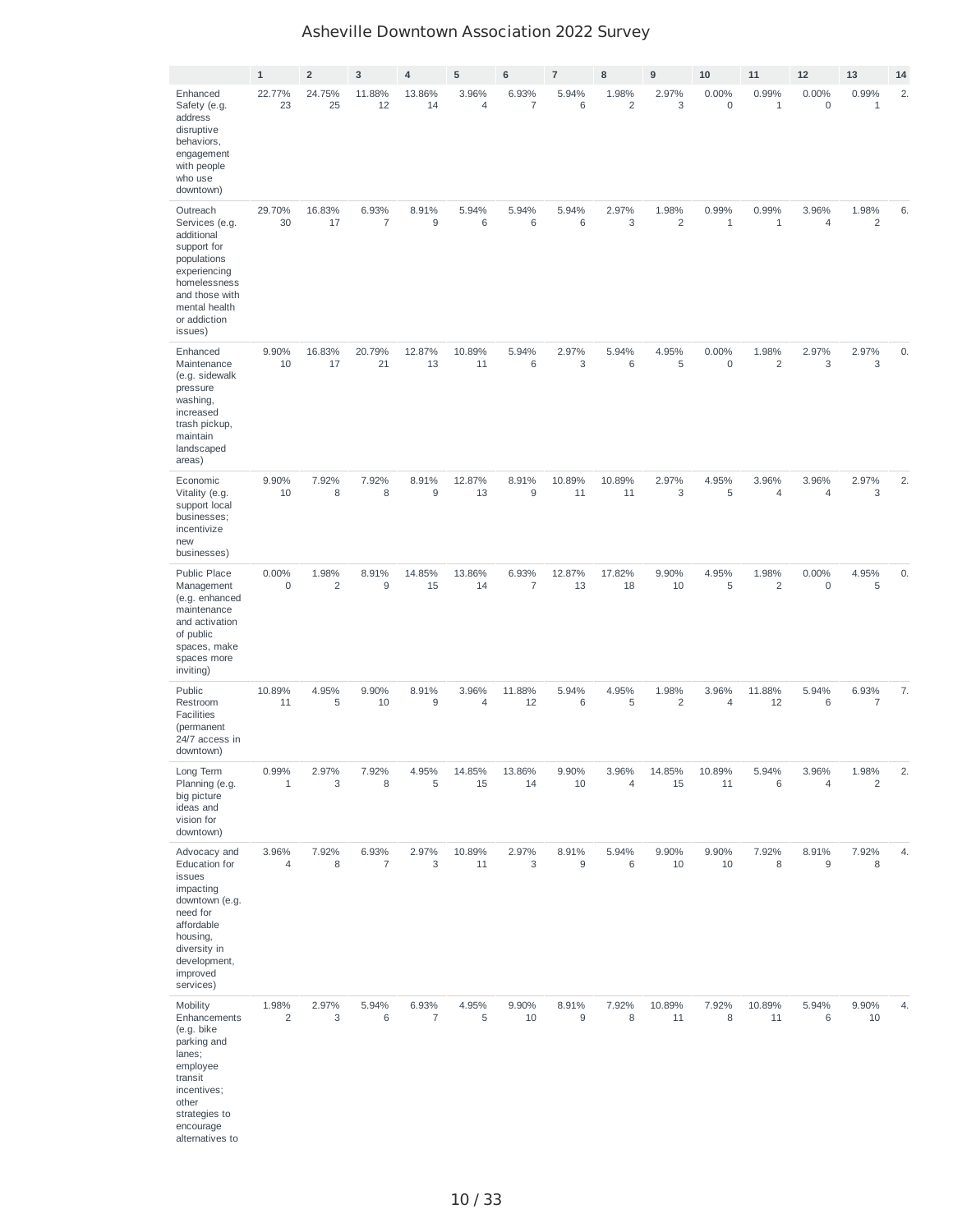| Asheville Downtown Association 2022 Survey |  |  |  |
|--------------------------------------------|--|--|--|
|--------------------------------------------|--|--|--|

| driving, bike<br>share)                                                                                                                                |                         |                         |                         |                         |                         |                         |                         |              |              |                         |                         |                         |                         |     |
|--------------------------------------------------------------------------------------------------------------------------------------------------------|-------------------------|-------------------------|-------------------------|-------------------------|-------------------------|-------------------------|-------------------------|--------------|--------------|-------------------------|-------------------------|-------------------------|-------------------------|-----|
| Parking<br>Management<br>(e.g. signage<br>and pricing to<br>efficiently use<br>parking<br>resources,<br>improve<br>circulation<br>through<br>downtown) | 2.97%<br>3              | 7.92%<br>8              | 3.96%<br>4              | 4.95%<br>5              | 6.93%<br>$\overline{7}$ | 4.95%<br>5              | 7.92%<br>8              | 7.92%<br>8   | 5.94%<br>6   | 8.91%<br>9              | 6.93%<br>$\overline{7}$ | 16.83%<br>17            | 10.89%<br>11            | 2.  |
| Capital<br>Improvements<br>(e.g. street<br>and sidewalk<br>improvements;<br>public art;<br>street<br>furniture)                                        | 1.98%<br>$\overline{2}$ | 1.98%<br>$\overline{2}$ | 2.97%<br>3              | 3.96%<br>$\overline{4}$ | 4.95%<br>5              | 5.94%<br>6              | 4.95%<br>5              | 5.94%<br>6   | 11.88%<br>12 | 20.79%<br>21            | 17.82%<br>18            | 6.93%<br>$\overline{7}$ | 3.96%<br>$\overline{4}$ | 5.  |
| Special<br>Events (e.g.<br>events that<br>appeal to area<br>residents;<br>family-friendly<br>events to bring<br>people<br>downtown)                    | 3.96%<br>$\overline{4}$ | 0.99%<br>$\mathbf{1}$   | 0.00%<br>$\mathbf 0$    | 1.98%<br>$\overline{c}$ | 2.97%<br>3              | 6.93%<br>$\overline{7}$ | 4.95%<br>5              | 14.85%<br>15 | 8.91%<br>9   | 9.90%<br>10             | 11.88%<br>12            | 12.87%<br>13            | 9.90%<br>10             | 9.  |
| Marketing and<br>Image (e.g.<br>proactively<br>share positive<br>information;<br>improve<br>perceptions of<br>downtown)                                | 0.00%<br>$\Omega$       | 0.99%<br>$\mathbf{1}$   | 3.96%<br>4              | 2.97%<br>3              | 1.98%<br>$\overline{2}$ | 3.96%<br>$\overline{4}$ | 2.97%<br>3              | 5.94%<br>6   | 4.95%<br>5   | 9.90%<br>10             | 7.92%<br>8              | 15.84%<br>16            | 23.76%<br>24            | 14. |
| Cosmetic<br>Improvements<br>(e.g. murals;<br>decorative<br>lighting;<br>plantings)                                                                     | 0.99%<br>$\mathbf{1}$   | 0.99%<br>$\mathbf{1}$   | 1.98%<br>$\overline{2}$ | 2.97%<br>3              | 0.99%<br>$\mathbf{1}$   | 4.95%<br>5              | 6.93%<br>$\overline{7}$ | 2.97%<br>3   | 7.92%<br>8   | 6.93%<br>$\overline{7}$ | 8.91%<br>9              | 11.88%<br>12            | 10.89%<br>11            | 30. |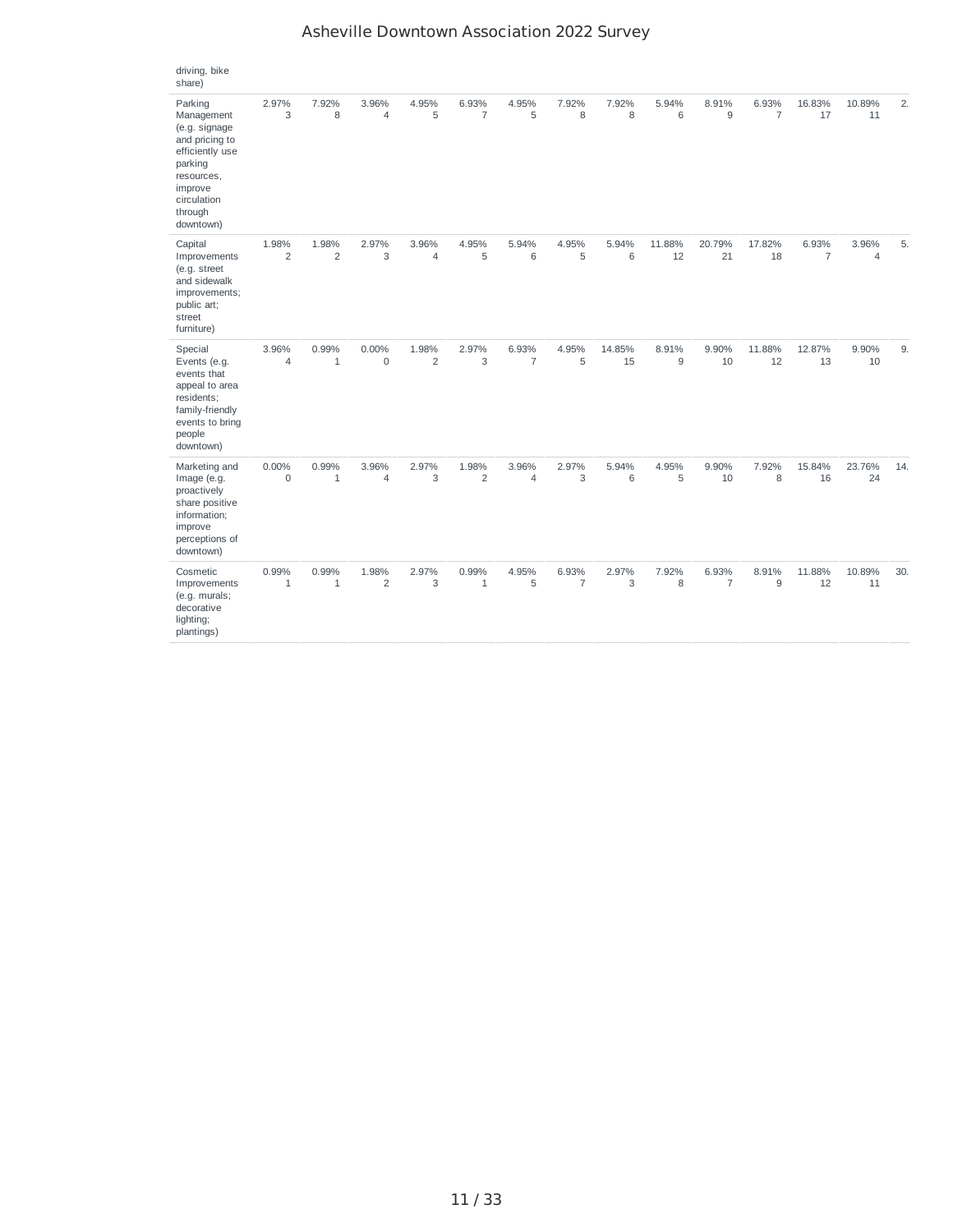### Q14 Please rank the following issues as they impact your business with the top answer being your most serious concern.



|                                                                           | $\mathbf{1}$ | $\overline{2}$          | 3            | 4            | 5            | 6                       | $\overline{7}$ | 8            | <b>TOTAL</b> | <b>SCORE</b> |
|---------------------------------------------------------------------------|--------------|-------------------------|--------------|--------------|--------------|-------------------------|----------------|--------------|--------------|--------------|
| Reducing homelessness,<br>providing more access to<br>resources/outreach  | 24.75%<br>25 | 21.78%<br>22            | 12.87%<br>13 | 15.84%<br>16 | 6.93%<br>7   | 6.93%<br>7              | 6.93%<br>7     | 3.96%<br>4   | 101          | 5.73         |
| Safety, reducing criminal<br>activity                                     | 24.75%<br>25 | 15.84%<br>16            | 17.82%<br>18 | 15.84%<br>16 | 10.89%<br>11 | 5.94%<br>6              | 5.94%<br>6     | 2.97%<br>3   | 101          | 5.71         |
| Improving cleanliness                                                     | 4.95%<br>5   | 9.90%<br>10             | 19.80%<br>20 | 19.80%<br>20 | 20.79%<br>21 | 13.86%<br>14            | 4.95%<br>5     | 5.94%<br>6   | 101          | 4.67         |
| Reducing panhandling<br>and loitering                                     | 8.91%<br>9   | 17.82%<br>18            | 13.86%<br>14 | 10.89%<br>11 | 6.93%<br>7   | 15.84%<br>16            | 14.85%<br>15   | 10.89%<br>11 | 101          | 4.50         |
| Availability of parking<br>options for employees                          | 10.89%<br>11 | 6.93%<br>$\overline{7}$ | 14.85%<br>15 | 8.91%<br>9   | 12.87%<br>13 | 13.86%<br>14            | 17.82%<br>18   | 13.86%<br>14 | 101          | 4.12         |
| Availability of parking<br>options for customers                          | 6.93%<br>7   | 12.87%<br>13            | 9.90%<br>10  | 9.90%<br>10  | 11.88%<br>12 | 12.87%<br>13            | 17.82%<br>18   | 17.82%<br>18 | 101          | 3.94         |
| Need for workforce and<br>affordable housing<br>options in downtown       | 11.88%<br>12 | 10.89%<br>11            | 6.93%<br>7   | 9.90%<br>10  | 8.91%<br>9   | 6.93%<br>$\overline{7}$ | 12.87%<br>13   | 31.68%<br>32 | 101          | 3.76         |
| Improving infrastructure<br>(streets, sidewalks,<br>crosswalks, lighting) | 6.93%        | 3.96%<br>4              | 3.96%<br>4   | 8.91%<br>9   | 20.79%<br>21 | 23.76%<br>24            | 18.81%<br>19   | 12.87%<br>13 | 101          | 3.56         |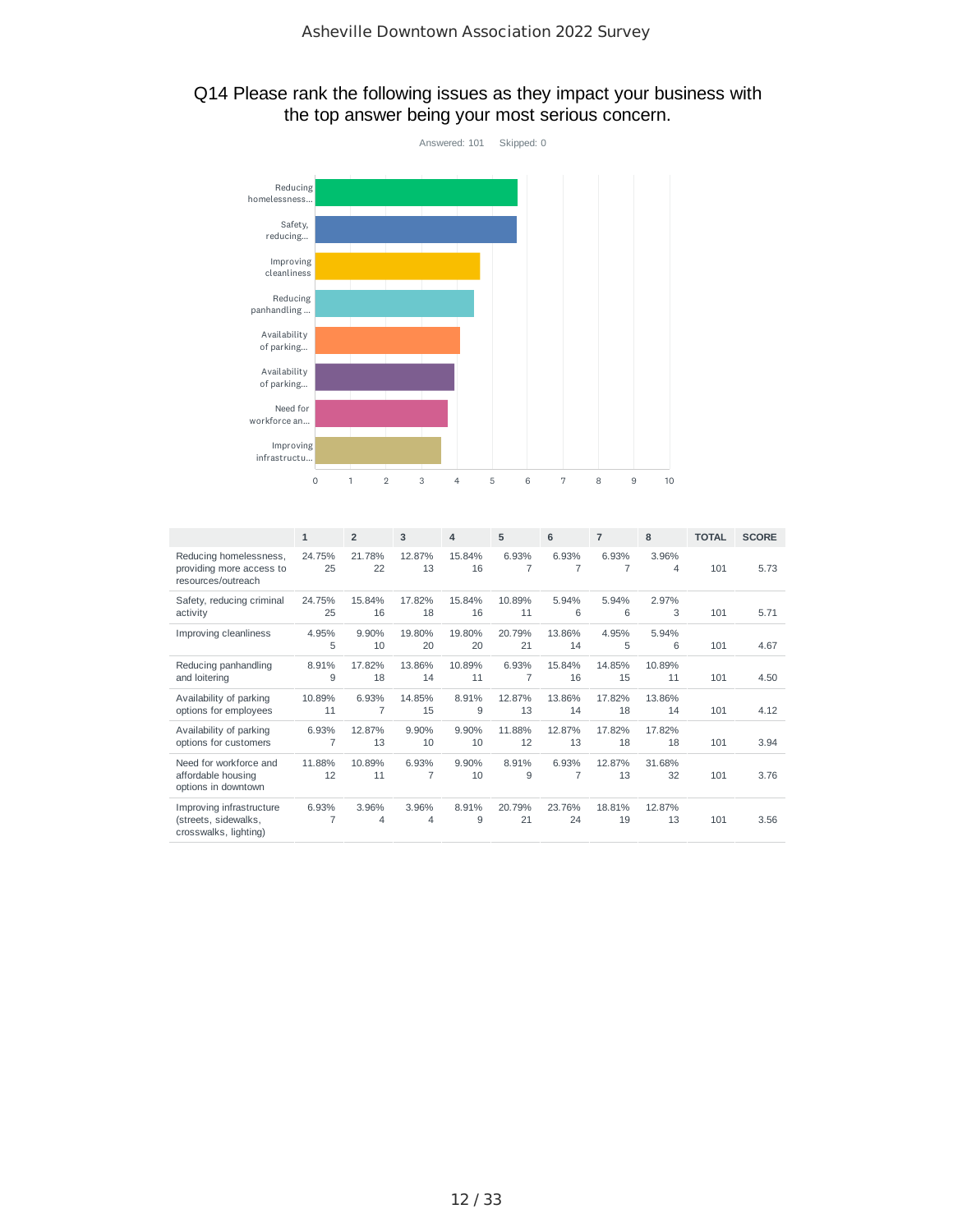#### Q15 Has your 2021 annual revenue recovered since the onset of the Covid-19 pandemic?



| <b>ANSWER CHOICES</b>                                      | <b>RESPONSES</b> |     |
|------------------------------------------------------------|------------------|-----|
| Yes, my revenue is back to or exceeding pre-pandemic level | 51.49%           | 52  |
| No, my revenue is down by 1-10%                            | 18.81%           | 19  |
| No, my revenue is down by 11-20%                           | 10.89%           | 11  |
| No, my revenue is down by 21-30%                           | 6.93%            |     |
| No, my revenue is down by 31-40%                           | 4.95%            | 5   |
| No, my revenue is down by 41-50%                           | 4.95%            | 5   |
| No, my revenue is down by more than 50%                    | 1.98%            | 2   |
| <b>TOTAL</b>                                               |                  | 101 |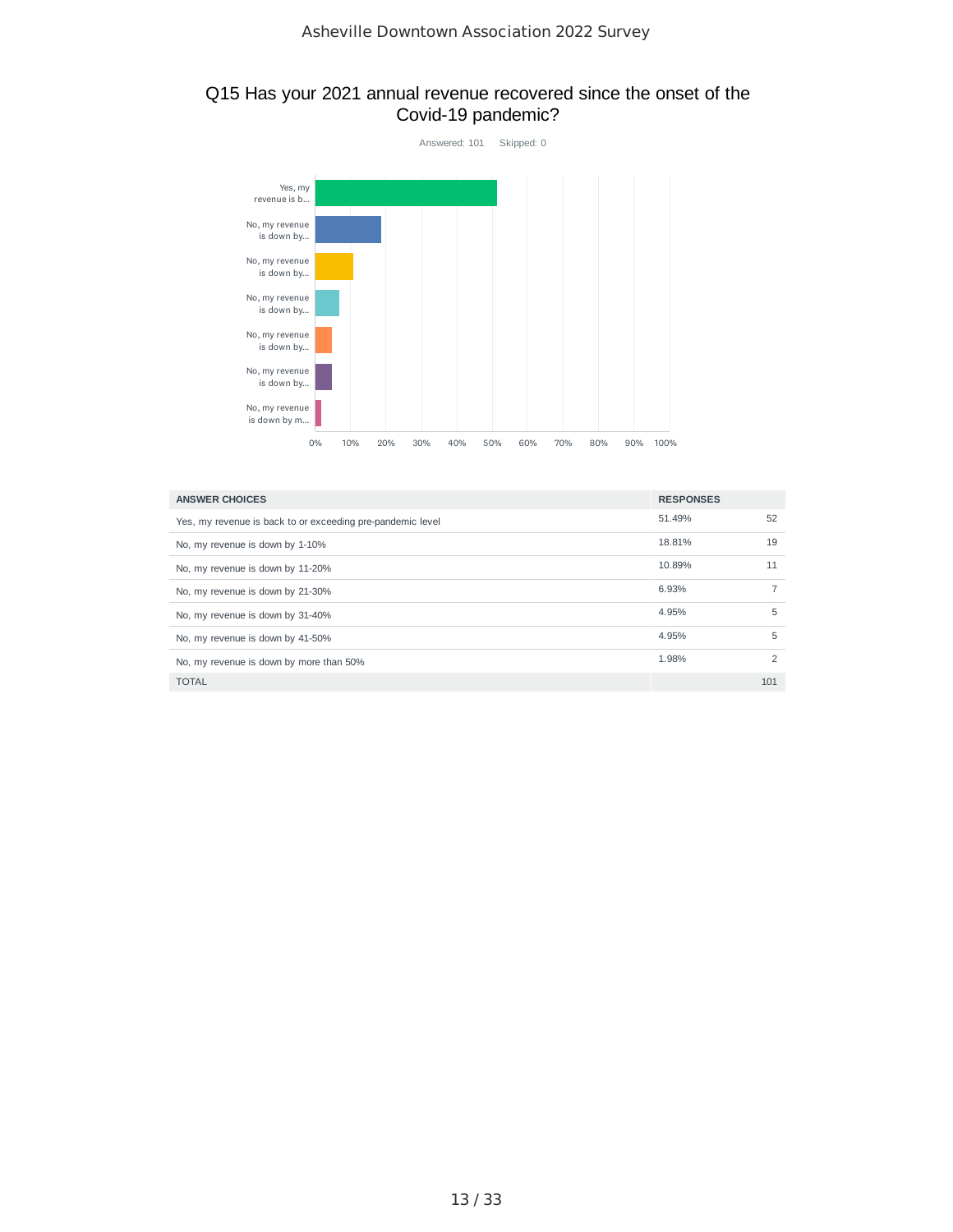

## Q16 Has your business rehired for positions lost during the pandemic?

| <b>ANSWER CHOICES</b>                                                              | <b>RESPONSES</b> |     |
|------------------------------------------------------------------------------------|------------------|-----|
| Yes, we are back to fully staffed                                                  | 53.47%           | 54  |
| No, we are struggling to fill open positions                                       | 17.82%           | 18  |
| Other (please specify)                                                             | 15.84%           | 16  |
| No, we have eliminated positions and do not plan to fill in the foreseeable future | 6.93%            |     |
| We have reduced hours for staffing reasons                                         | 5.94%            | 6   |
| <b>TOTAL</b>                                                                       |                  | 101 |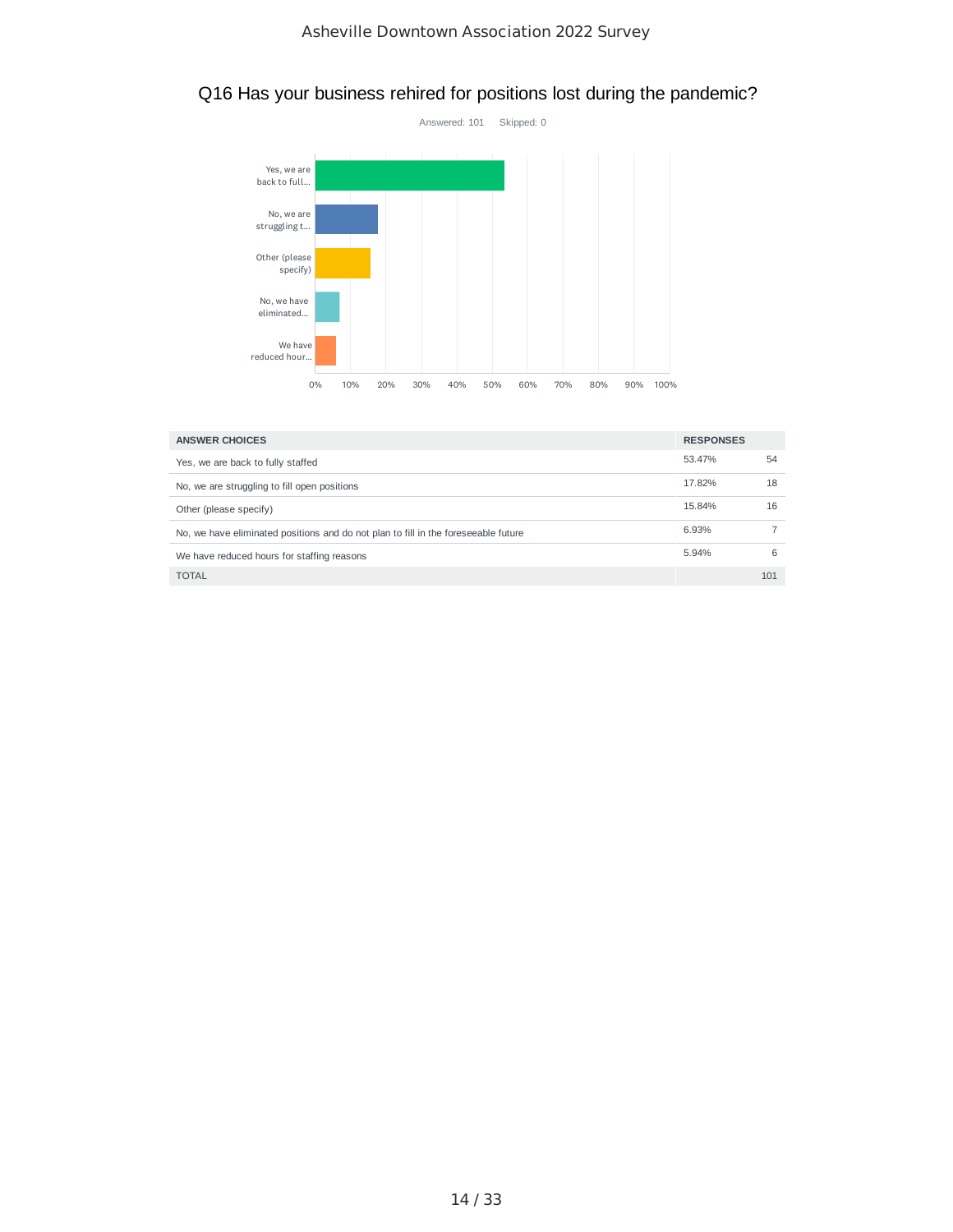

## Q17 What steps have you taken to return to normal staffing levels?

| <b>ANSWER CHOICES</b>                         | <b>RESPONSES</b> |    |
|-----------------------------------------------|------------------|----|
| Raised wages                                  | 62.38%           | 63 |
| Allowing flexible schedules or work from home | 31.68%           | 32 |
| Added benefits                                | 25.74%           | 26 |
| Not Applicable                                | 22.77%           | 23 |
| Other (please specify)                        | 9.90%            | 10 |
| Total Respondents: 101                        |                  |    |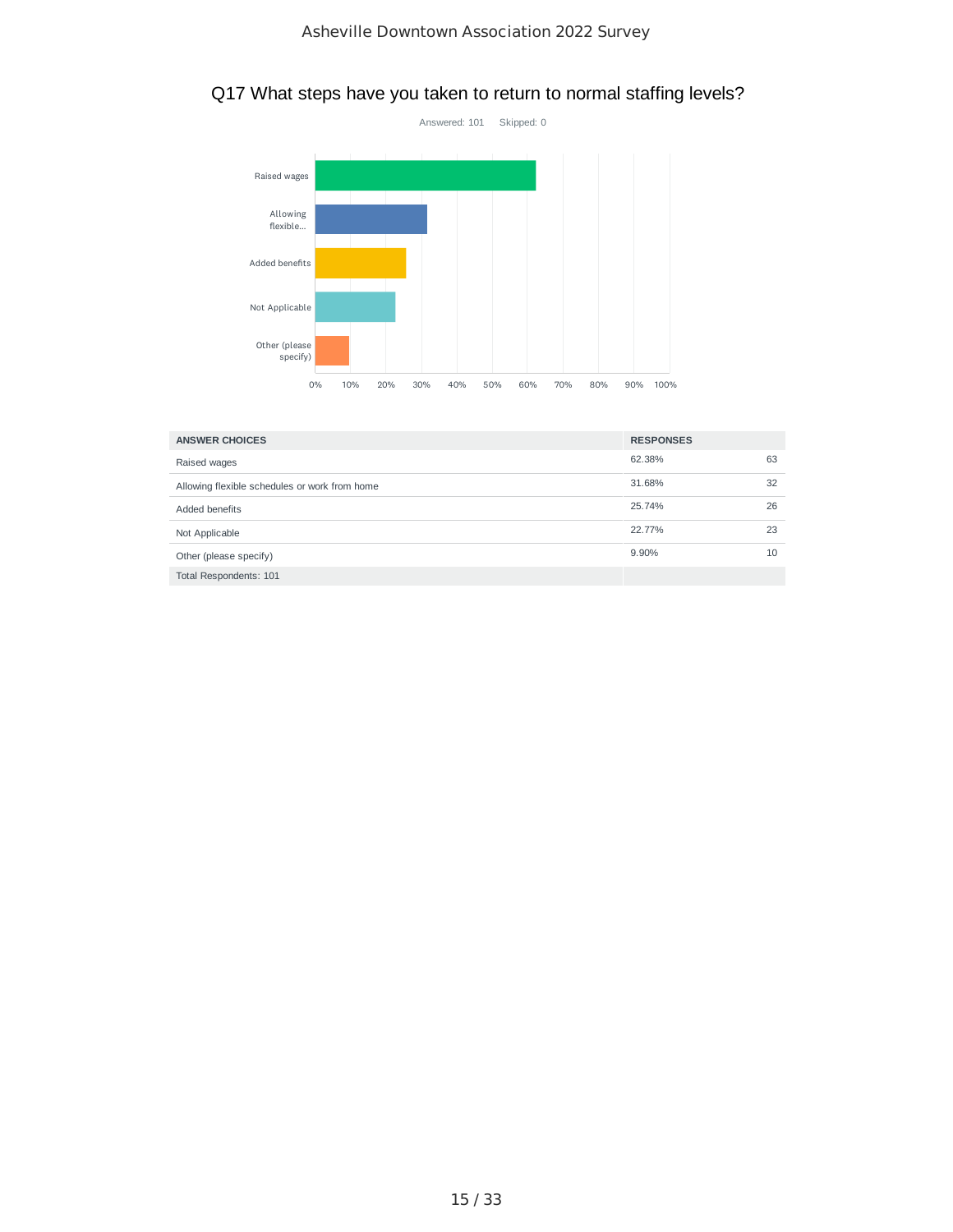## Q19 Rate how safe you feel in Downtown during the daytime?

Answered: 101 Skipped: 0

# Rate how safe you feel downtown during the day.



| <b>ANSWER CHOICES</b>  | <b>AVERAGE NUMBER</b> | <b>TOTAL NUMBER</b> | <b>RESPONSES</b> |
|------------------------|-----------------------|---------------------|------------------|
|                        |                       | 345                 | 101              |
| Total Respondents: 101 |                       |                     |                  |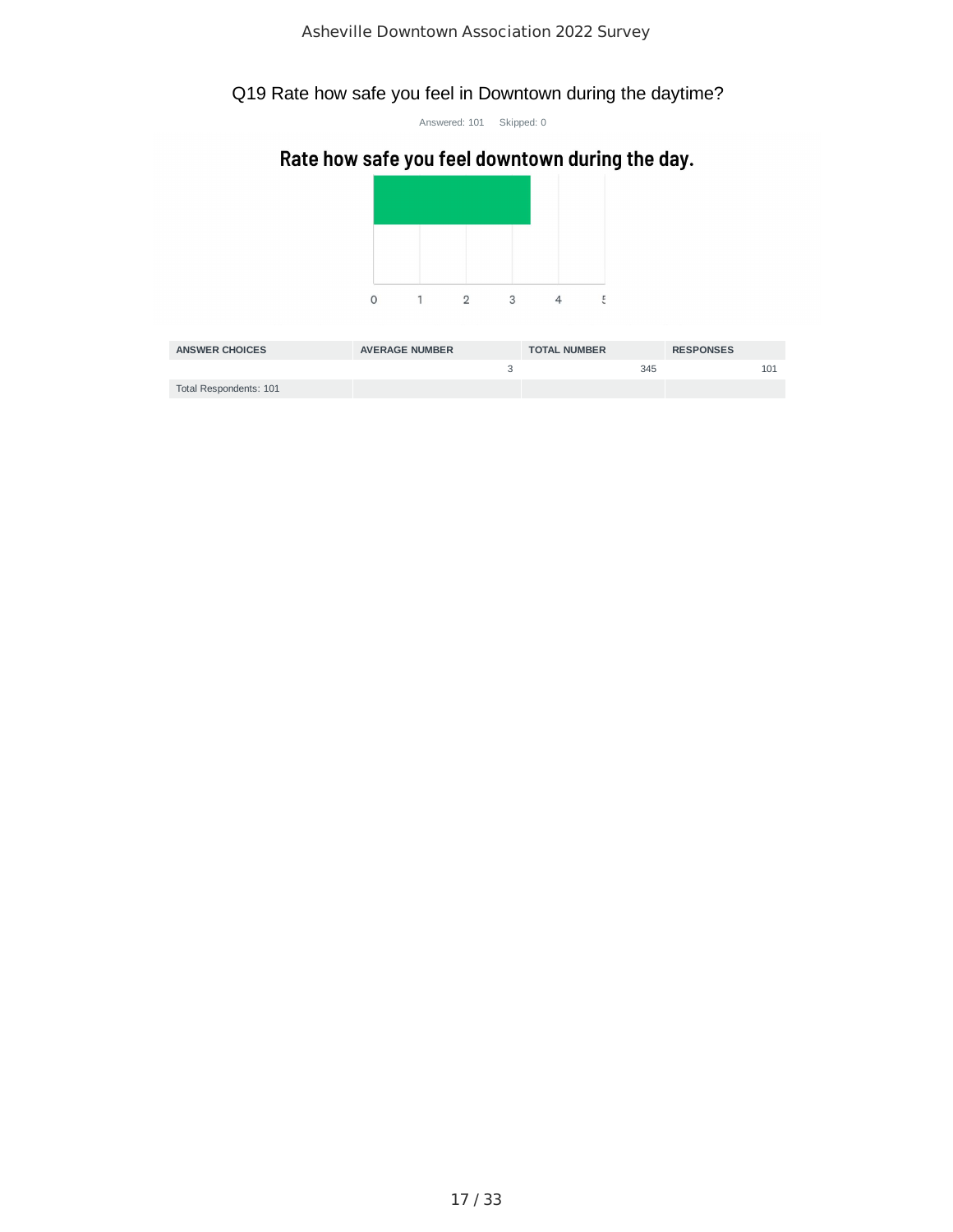## Q20 Rate how safe you feel in Downtown during the nighttime?

Answered: 101 Skipped: 0

## Rate how safe you feel downtown during the night.



| <b>ANSWER CHOICES</b>  | <b>AVERAGE NUMBER</b> | <b>TOTAL NUMBER</b> | <b>RESPONSES</b> |
|------------------------|-----------------------|---------------------|------------------|
|                        |                       | 192                 |                  |
| Total Respondents: 101 |                       |                     |                  |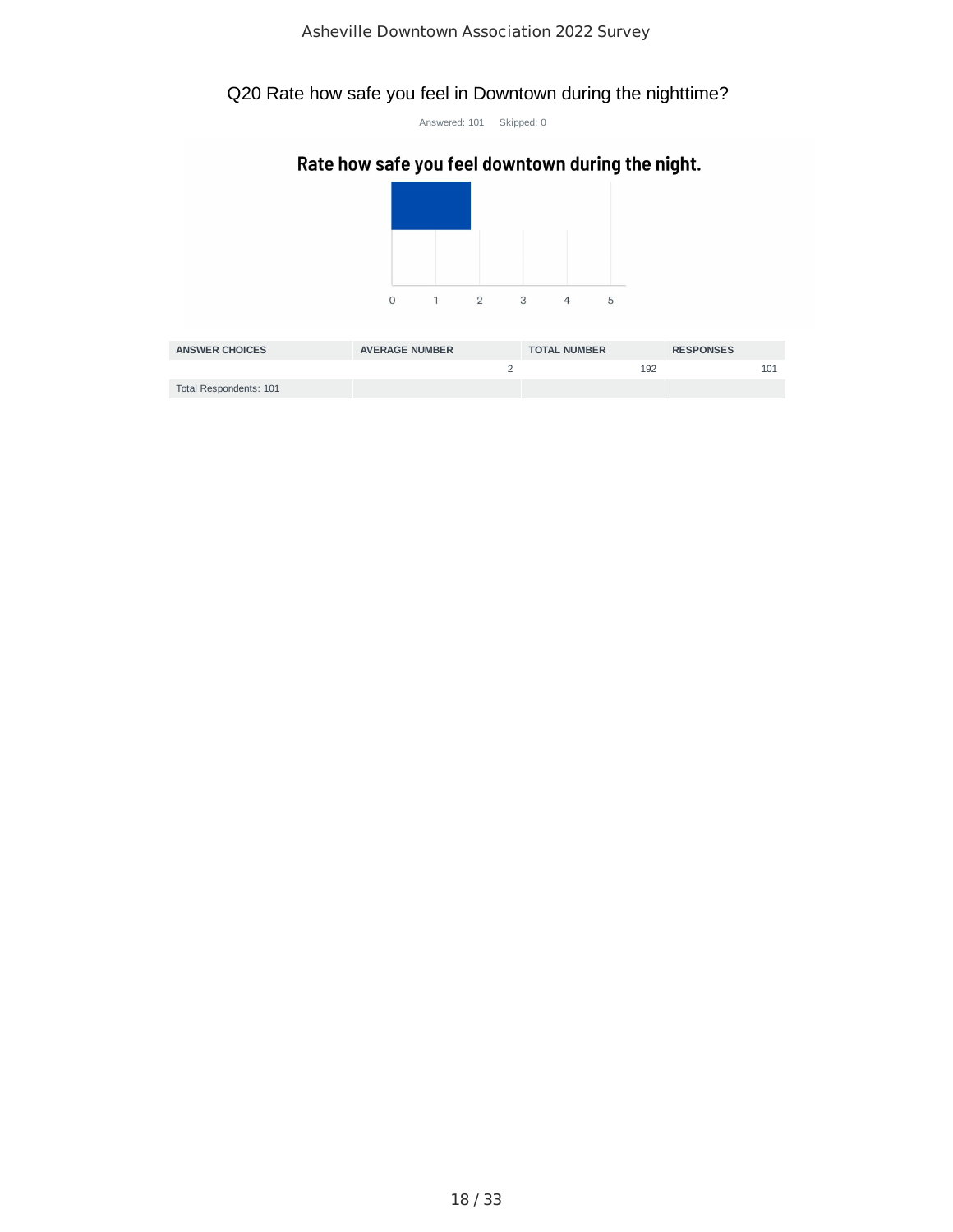#### Q22 Please rank the following safety issues with the top answer your most serious concern.



|                                                               | $\mathbf{1}$ | $\overline{2}$ | 3            | $\overline{4}$ | 5            | <b>TOTAL</b> | <b>SCORE</b> |
|---------------------------------------------------------------|--------------|----------------|--------------|----------------|--------------|--------------|--------------|
| Criminal activity (assaults, violence against others, theft)  | 26.73%<br>27 | 27.72%<br>28   | 17.82%<br>18 | 17.82%<br>18   | 9.90%<br>10  | 101          | 3.44         |
| Decreased police presence                                     | 40.59%<br>41 | 14.85%<br>15   | 10.89%<br>11 | 11.88%<br>12   | 21.78%<br>22 | 101          | 3.41         |
| Nuisance behaviors (panhandling, littering, public urination) | 17.82%<br>18 | 20.79%<br>21   | 25.74%<br>26 | 24.75%<br>25   | 10.89%<br>11 | 101          | 3.10         |
| Substance use-related activity                                | 11.88%<br>12 | 22.77%<br>23   | 22.77%<br>23 | 17.82%<br>18   | 24.75%<br>25 | 101          | 2.79         |
| Vandalism, property damage                                    | 2.97%<br>3   | 13.86%<br>14   | 22.77%<br>23 | 27.72%<br>28   | 32.67%<br>33 | 101          | 2.27         |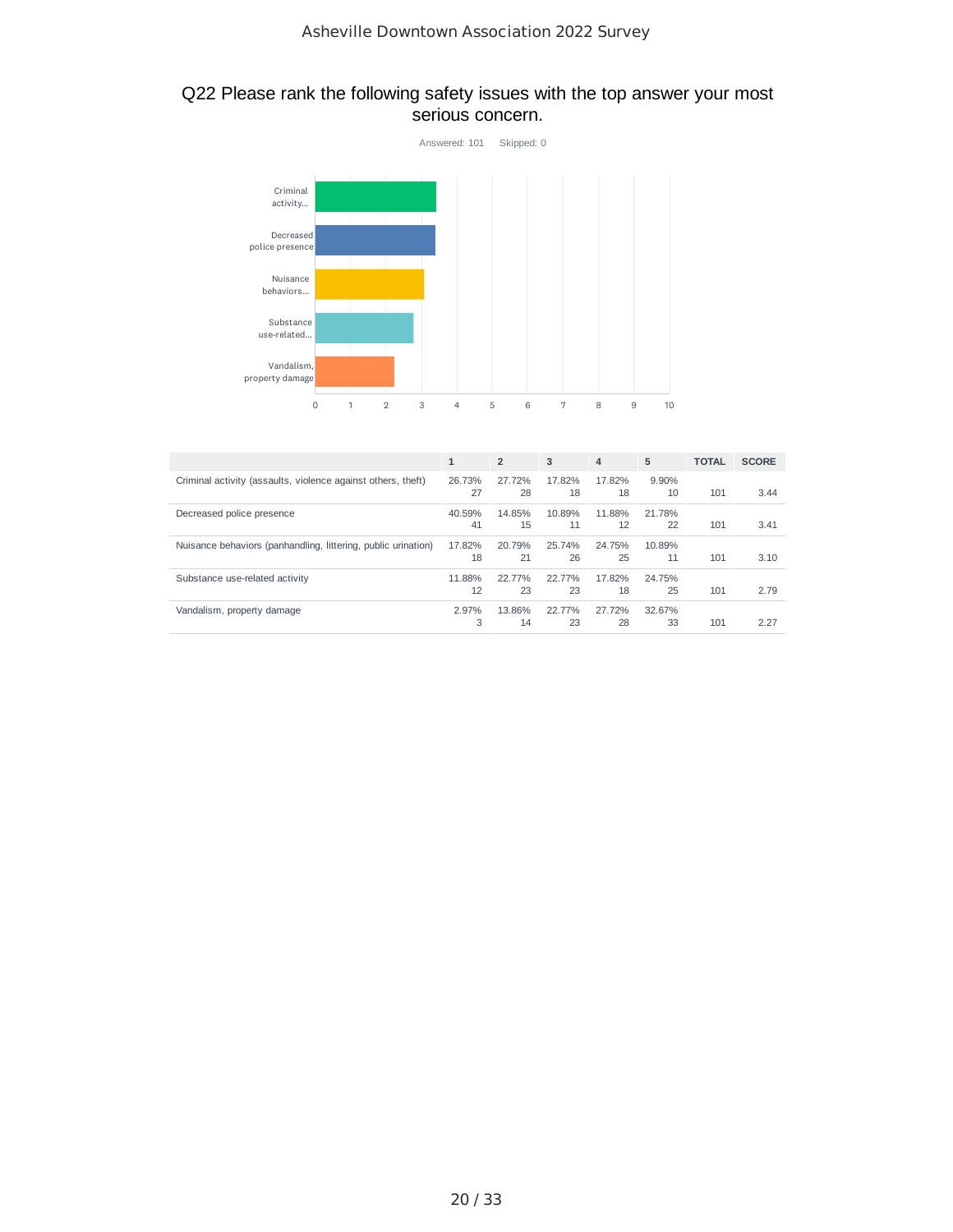#### Q25 Do you support an emergency shelter (high-access or low-barrier shelter) for the Asheville area? Read more about an emergency shelter here.



| <b>ANSWER CHOICES</b>  | <b>RESPONSES</b> |     |
|------------------------|------------------|-----|
| Yes                    | 53.47%           | 54  |
| Unsure                 | 26.73%           | 27  |
| <b>No</b>              | 10.89%           | 11  |
| Other (please specify) | 8.91%            | 9   |
| <b>TOTAL</b>           |                  | 101 |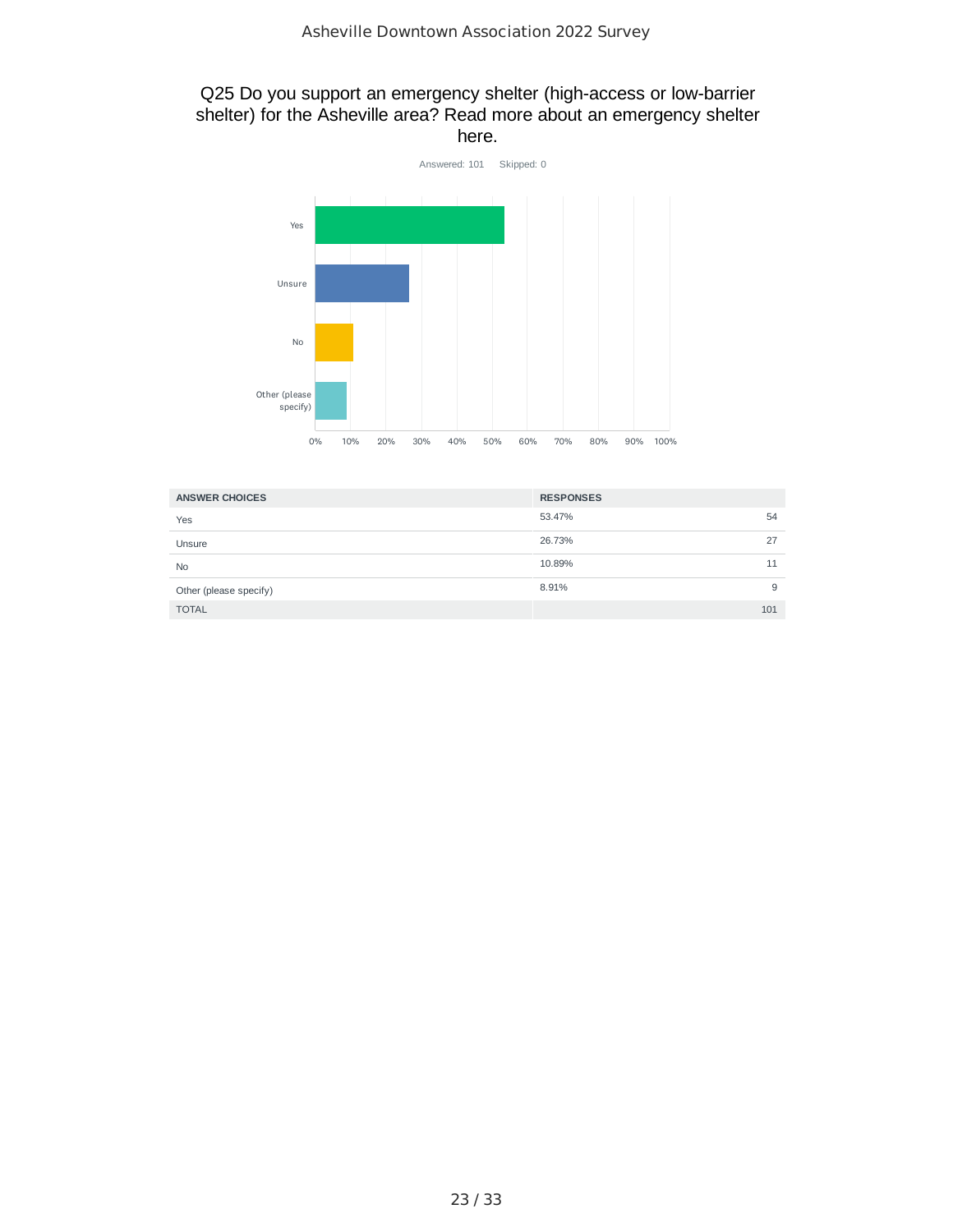Q26 Do you support an alternative approach to addressing non-violent issues related to homelessness? For example: an expansion of Buncombe County's Community Paramedicine program that partners peer support, medical professionals and social services to respond to concerns.



| <b>ANSWER CHOICES</b>  | <b>RESPONSES</b> |     |
|------------------------|------------------|-----|
| Yes                    | 76.24%           | 77  |
| Unsure                 | 16.83%           | 17  |
| <b>No</b>              | 4.95%            | 5   |
| Other (please specify) | 1.98%            |     |
| <b>TOTAL</b>           |                  | 101 |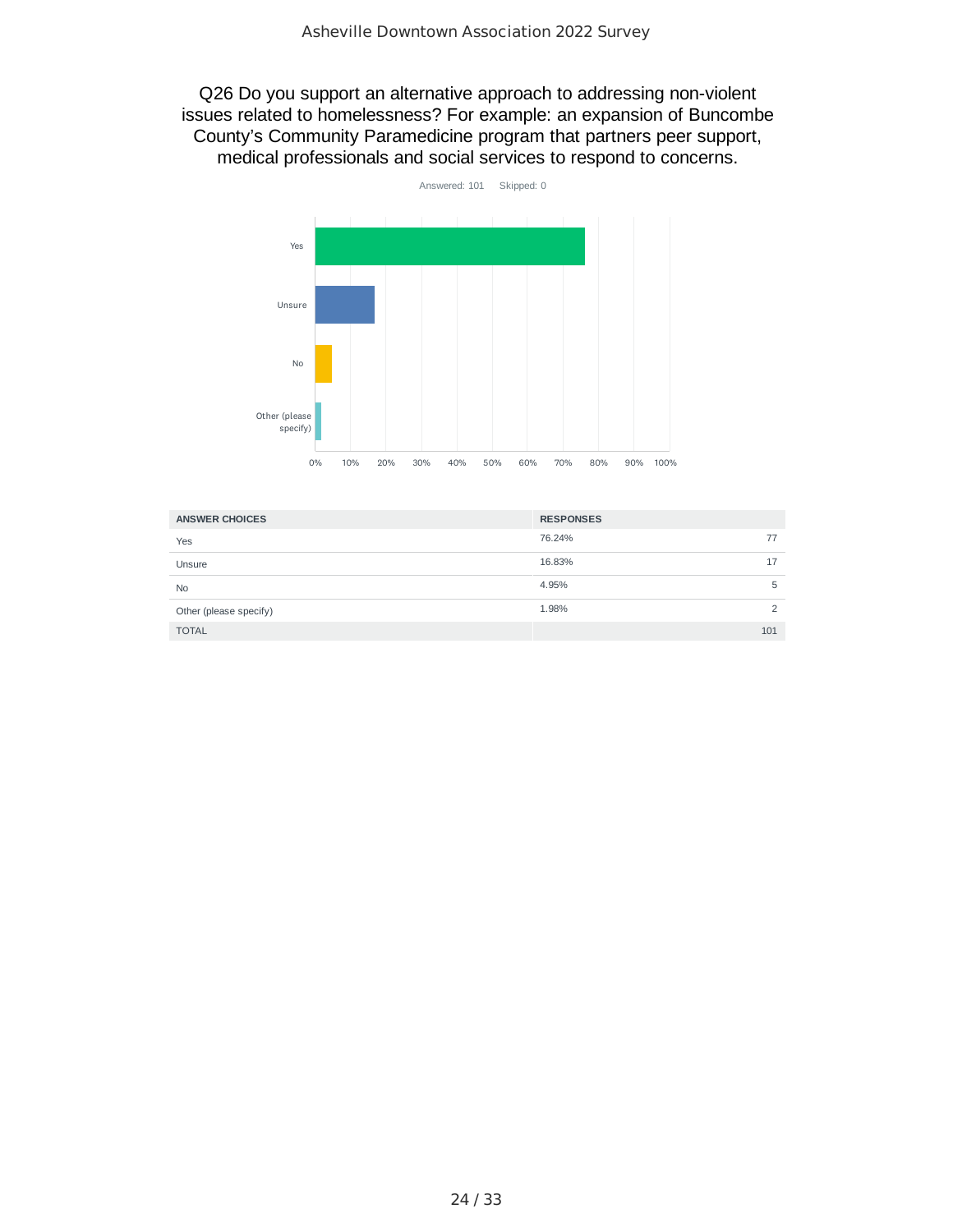#### Q27 Would you be willing to hire someone who is currently or formerly homeless if they're participating in a program where they (and you) receive staff support to make that successful?



| <b>ANSWER CHOICES</b> | <b>RESPONSES</b> |
|-----------------------|------------------|
| Yes                   | 47.52%<br>48     |
| Unsure                | 37.62%<br>38     |
| <b>No</b>             | 14.85%<br>15     |
| <b>TOTAL</b>          | 101              |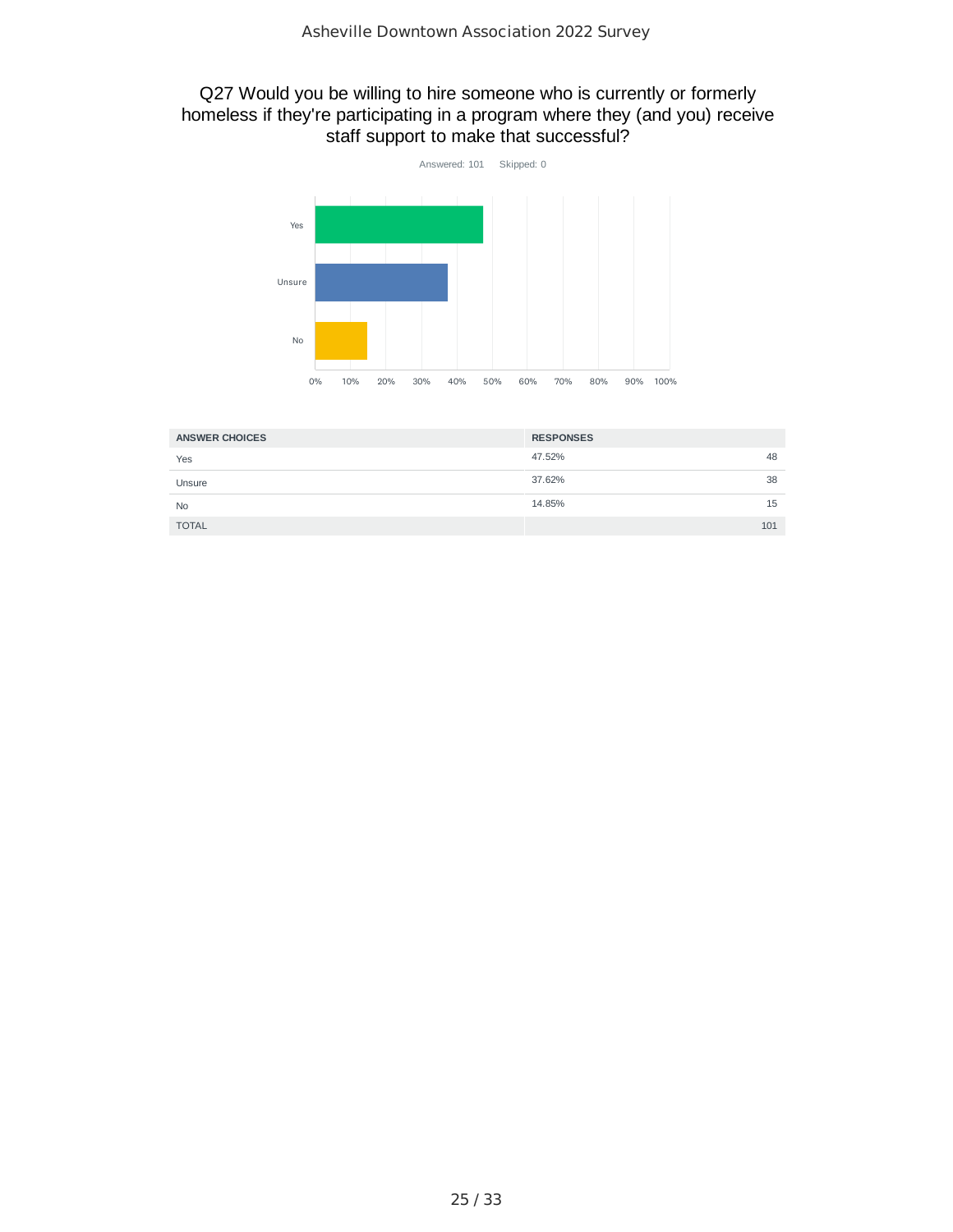## Q29 How would you rate cleanliness in downtown today?



| <b>ANSWER CHOICES</b>  | <b>AVERAGE NUMBER</b> | <b>TOTAL NUMBER</b> | <b>RESPONSES</b> |
|------------------------|-----------------------|---------------------|------------------|
|                        |                       | 221                 |                  |
| Total Respondents: 101 |                       |                     |                  |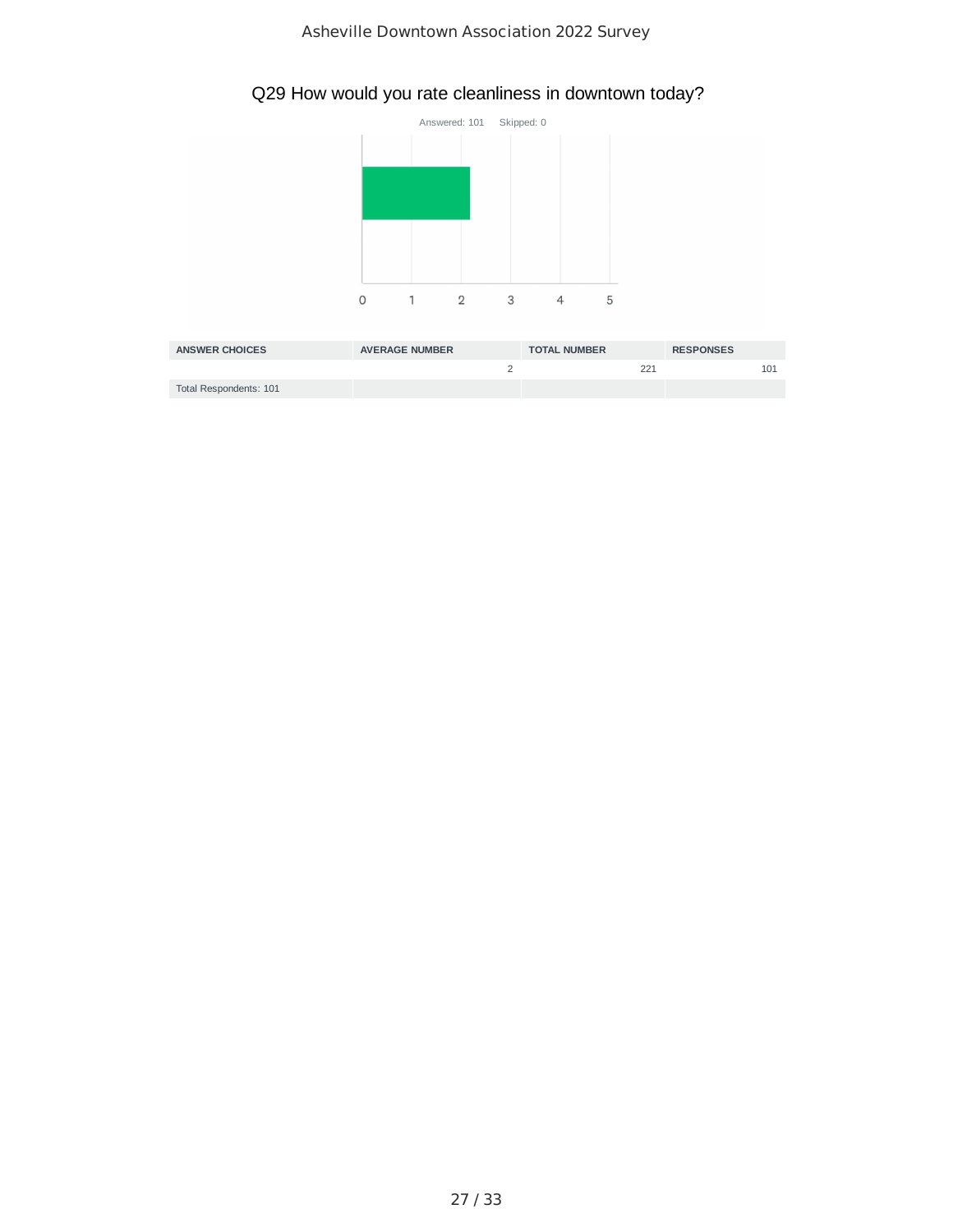#### Q31 Do you support having permanent restroom facilities available for 24/7 access downtown?



| <b>ANSWER CHOICES</b>  | <b>RESPONSES</b> |     |
|------------------------|------------------|-----|
| Yes                    | 73.27%           | 74  |
| Other (please specify) | 14.85%           | 15  |
| <b>No</b>              | 11.88%           | 12  |
| <b>TOTAL</b>           |                  | 101 |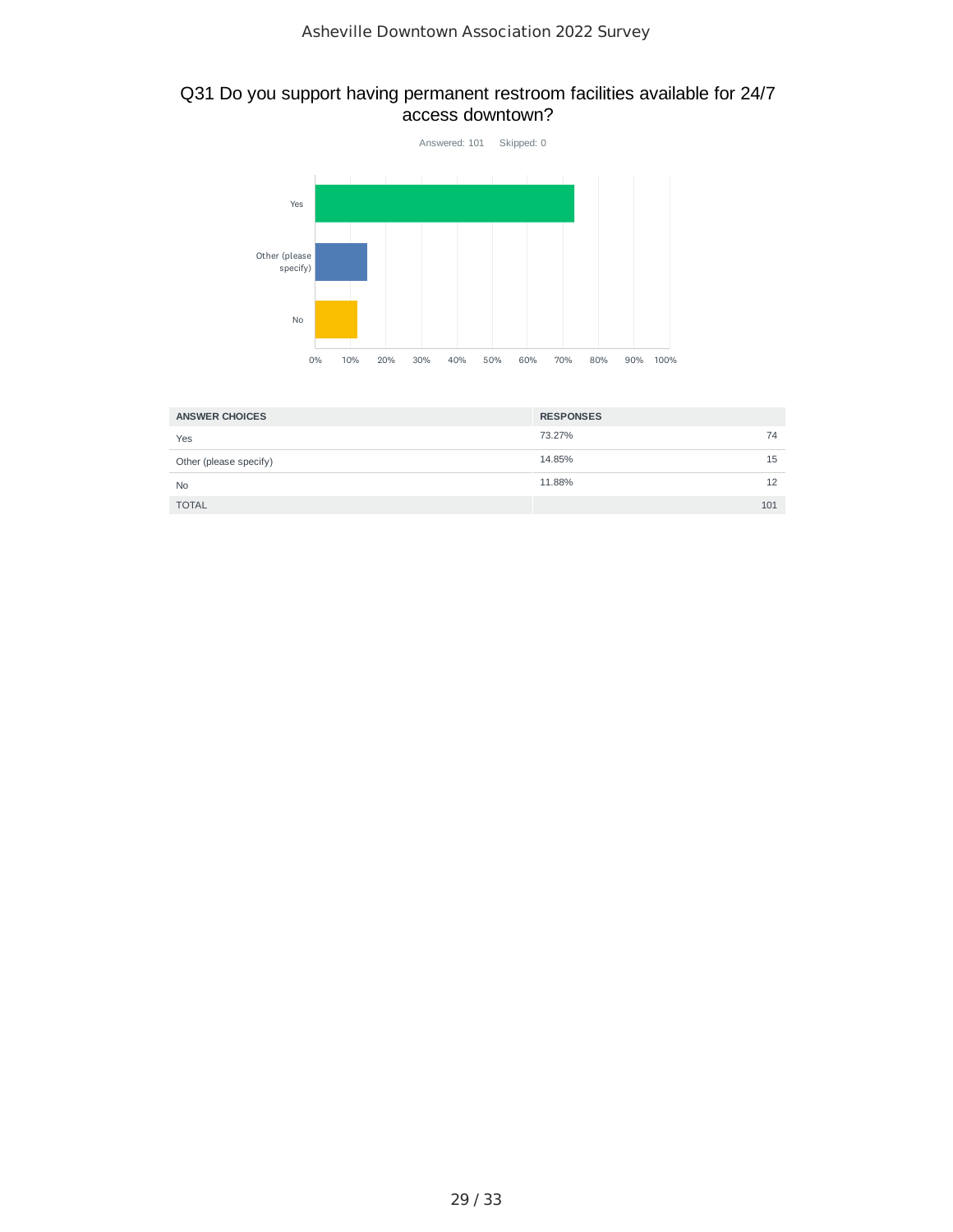#### Q32 Rank the following development-related issues with the top answer being your top priority.



|                                                                                                       | $\mathbf{1}$ | $\overline{2}$ | 3            | $\overline{4}$ | 5            | <b>TOTAL</b> | <b>SCORE</b> |
|-------------------------------------------------------------------------------------------------------|--------------|----------------|--------------|----------------|--------------|--------------|--------------|
| Affordable and workforce housing options                                                              | 38.61%<br>39 | 17.82%<br>18   | 9.90%<br>10  | 9.90%<br>10    | 23.76%<br>24 | 101          | 3.38         |
| Developing an infrastructure plan to keep pace with<br>development                                    | 23.76%<br>24 | 25.74%<br>26   | 24.75%<br>25 | 13.86%<br>14   | 11.88%<br>12 | 101          | 3.36         |
| Maintaining open/green space in downtown                                                              | 15.84%<br>16 | 19.80%<br>20   | 25.74%<br>26 | 25.74%<br>26   | 12.87%<br>13 | 101          | 3.00         |
| Update Unified Development Ordinance to ensure new<br>development matches downtown's unique character | 14.85%<br>15 | 18.81%<br>19   | 23.76%<br>24 | 22 77%<br>23   | 19.80%<br>20 | 101          | 2.86         |
| Diversify types of development to ensure a mix of uses                                                | 6.93%        | 17.82%<br>18   | 15.84%<br>16 | 27.72%<br>28   | 31.68%<br>32 | 101          | 2.41         |